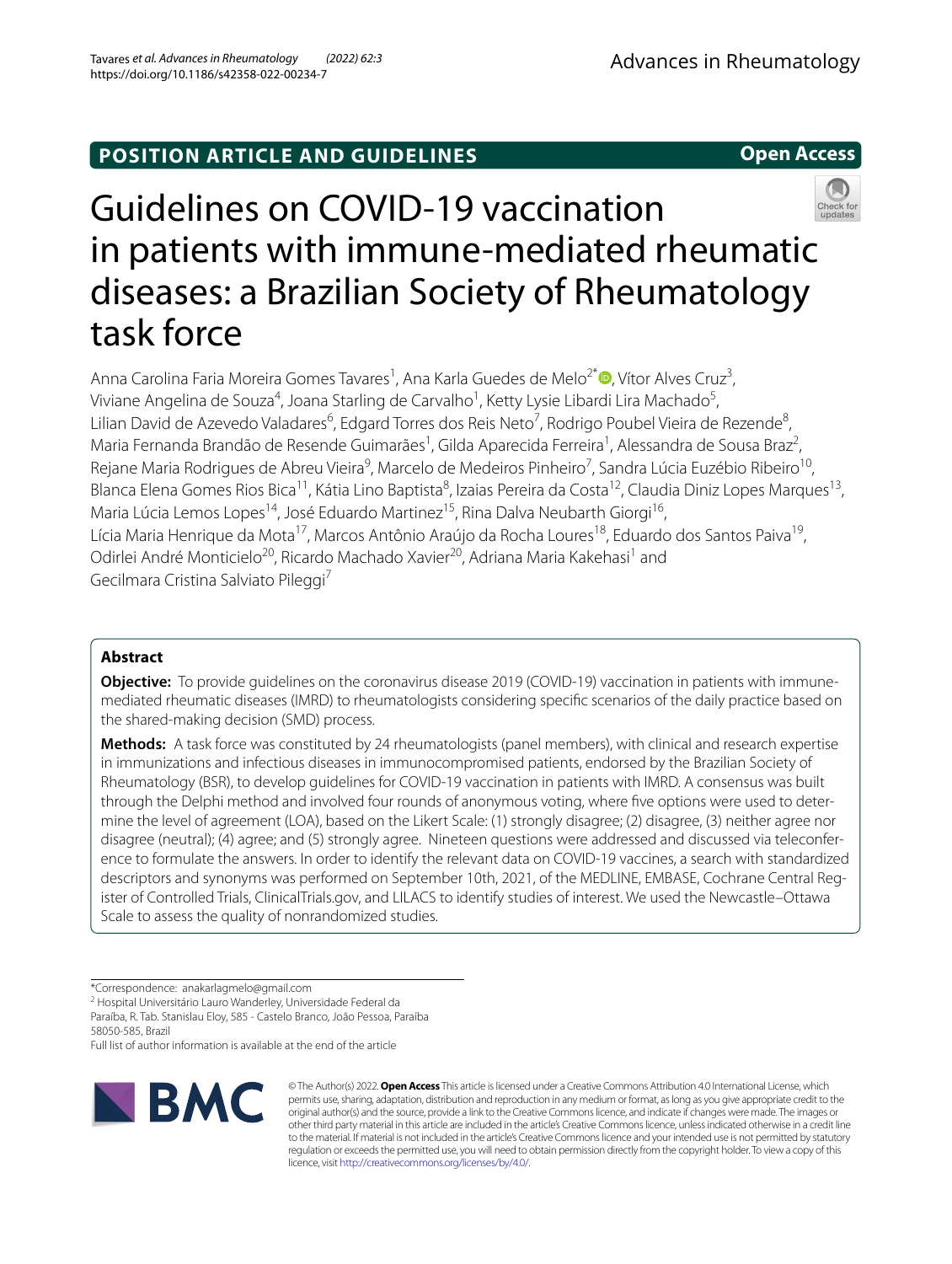**Results:** All the nineteen questions-answers (Q&A) were approved by the BSR Task Force with more than 80% of panelists voting options 4—agree—and 5—strongly agree—, and a consensus was reached. These Guidelines were focused in SMD on the most appropriate timing for IMRD patients to get vaccinated to reach the adequate covid-19 vaccination response.

**Conclusion:** These guidelines were developed by a BSR Task Force with a high LOA among panelists, based on the literature review of published studies and expert opinion for COVID-19 vaccination in IMRD patients. Noteworthy, in the pandemic period, up to the time of the review and the consensus process for this document, high-quality evidence was scarce. Thus, it is not a substitute for clinical judgment.

**Keywords:** Covid-19 vaccination, Task force, Guidelines, Immune-mediated rheumatic diseases, Immunosuppression

#### **Background**

The pandemic of severe acute respiratory syndrome coronavirus-2 (SARS-CoV-2), whose frst case was described in Wuhan, China, in December 2019 [\[1](#page-9-0)], is the most signifcant health crisis being faced by humanity currently, and this has motivated efforts by the scientific community to seek ways to combat the transmission of this new virus. The virus has spread rapidly worldwide, with more than 228 million confrmed cases. In Brazil, it has resulted in more than 591,000 cumulative deaths, constituting one of the largest, if not the greatest, epidemiological tragedies in our history [\[2,](#page-9-1) [3](#page-9-2)].

Nowadays, four vaccines against SARS-CoV-2 are approved for use in Brazil: CoronaVac/Butantan Institute—inactivated –, ChAdOX1 nCoV19/Oxford/Astra-Zeneca/Oswaldo Cruz Foundation—viral vector—, BNT162b2mRNA/Pfzer—messenger RNA—and Janssen Vaccine—viral vector.

Although reports from several cohorts of patients with IMRD published around the world do not show an increased risk of unfavorable outcomes associated with coronavirus disease 2019 (COVID-19) compared to the general population  $[4]$  $[4]$ , new data from population registries [\[5](#page-9-4)], including the Brazilian Registry of IMRD patients infected by the SARS-CoV-2 named ReumaCov, showed that patients with a moderate to a high degree of immunosuppression and those with an uncontrolled disease, especially systemic lupus erythematosus, systemic vasculitis and systemic sclerosis with pulmonary involvement, are at increased risk for COVID-19 outcomes or death (pulse therapy with methylprednisolone or cyclophosphamide [prevalence ratio, PR 2.86; 95% CI 1.59 to 5.14;  $p < 0.018$ ]) [[6\]](#page-9-5).

Vaccination is the best way to avoid immune-preventable infectious diseases. Patients with IMRD may have a reduced immune response due to the underlying disease or immunosuppressive treatment. Therefore, they have a higher risk of infections, the leading causes of hospitalizations and deaths in this group of patients [[7\]](#page-9-6). For this reason, the discussion on immunization against SARS-CoV-2 has become an urgent and relevant issue  $[8]$  $[8]$  $[8]$ . The concern is shared about the effectiveness of different vaccines in patients with IMRD due to the disease itself and immunosuppressive drugs. Regarding the vaccine response, it is essential to emphasize that cellular and humoral immune responses are essential, and isolated response measures can lead to a mistaken idea of inefectiveness [[7\]](#page-9-6).

Considering the uncertainties and the scarcity of data on the safety and efficacy of COVID-19 vaccination in patients with IMRD, the BSR Committee for Infectious and Endemic Diseases formed a task force composed of 24 rheumatologists to reach a consensus on COVID-19 vaccination using the Delphi method. This task force produced a consensus-based practical framework for COVID-19 vaccination in patients with IMRD. These recommendations are not intended to replace clinical judgment, and the vaccination decision should be individualized and shared between patients and rheumatologists.

## **Methods**

#### **Taskforce**

The BSR first formed the task force with a steering committee that included the endemic and infectious diseases committee members and the executive board of the BSR. The task force was convened until July to August 2021 and comprised twenty-four rheumatologists: twenty rheumatologists specialized in treating diseases in adults and four pediatric rheumatologists from the BSR. The coordinator group, composed of nine rheumatologists, formulated a list of potential questions and a literature review. All nineteen concept questions were discussed and refned during two rounds of anonymous voting with other task force members. After questions approval, all nineteen answers were formulated by the coordinator group and then discussed in one round (3rd) with the whole group. In the last round (4th), all nineteen Q&A were voted. Each round consisted of the completion of a structured questionnaire to achieve a consensus.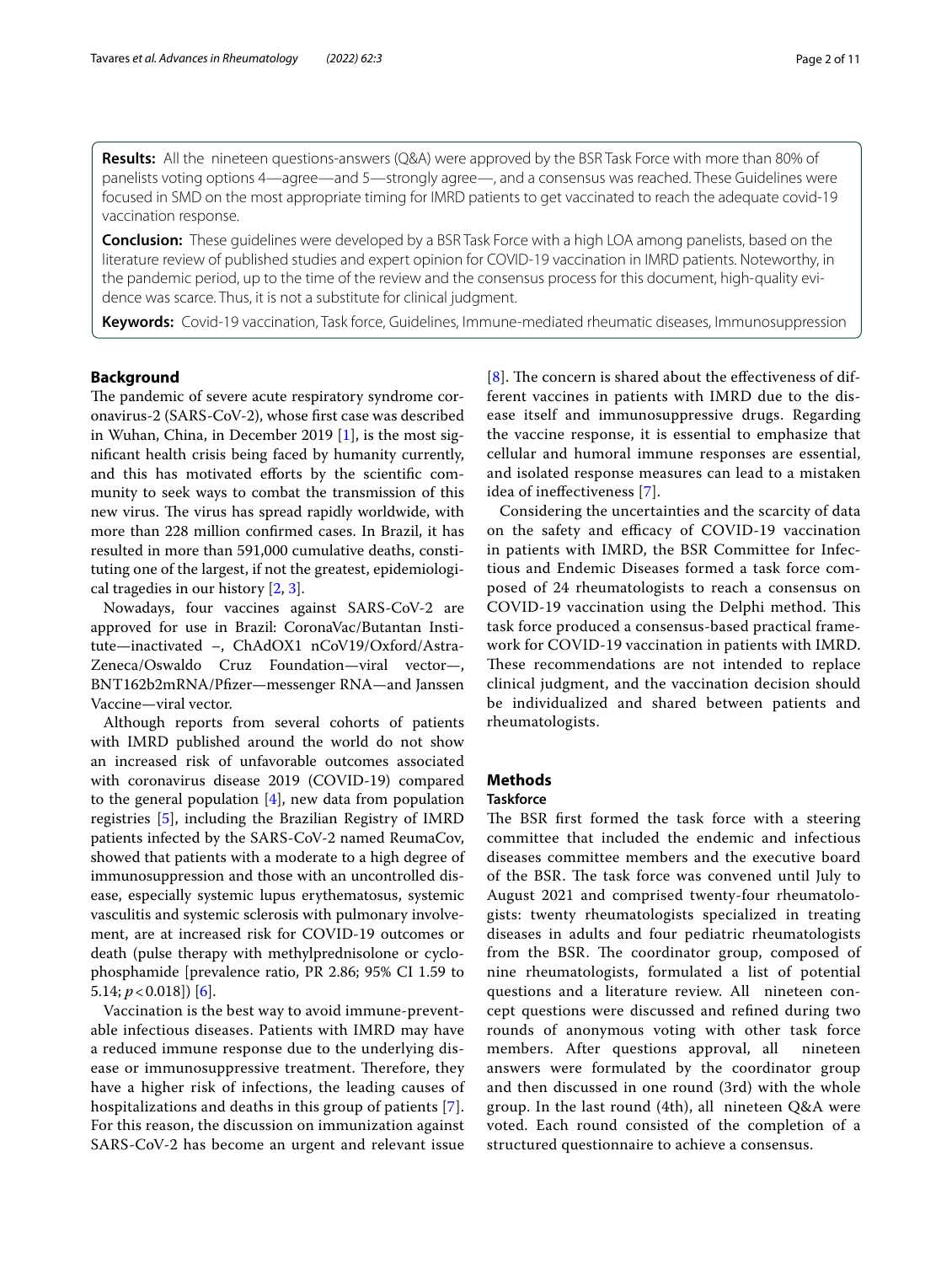### **Literature review**

The research questions were defined according to the efficacy, immunogenicity, and safety of available COVID-19 vaccines in adult IMRD patients and the infuence of immunosuppressive therapy on vaccine immunogenicity.

We searched MEDLINE, EMBASE, Cochrane Central Register of Controlled Trials (CENTRAL), and LILACS, using relevant descriptors and synonyms, adapting the search to the specifcs of each database (Fig. [1](#page-2-0)). We also searched the Open Grey database, the World Health Organization International Clinical Trials Registry Platform (WHO ICTRP), and ClinicalTrials.gov to identify published, ongoing, and unpublished studies. All studies published before September 10th, 2021, were included, and no language restrictions were implemented for electronic search. Other papers that were considered relevant in the opinion of the experts could be added.

The search descriptors used for the Pubmed database were: "Rheumatic Diseases"[Mesh] OR "Autoimmune Diseases"[Mesh] OR "Connective Tissue Diseases"[Mesh] OR "Collagen Diseases"[Mesh] OR "Hereditary Autoinfammatory Diseases"[Mesh] OR (chronic immune infammatory diseases) OR (immune-mediated infammatory diseases) AND "COVID-19 Vaccines"[Mesh] OR "mRNA-1273 vaccine" [Supplementary Concept] OR "ChAdOx1 COVID-19 vaccine" [Supplementary Concept] OR "Ad5-nCoV vaccine" [Supplementary Concept] OR "Ad26.COV2.S vaccine" [Supplementary Concept] OR "BNT162 vaccine" [Supplementary Concept]. The search descriptors were adapted for each database used in this literature review.

The database search yielded 780 records. We also included two additional records. After removing duplicates, titles and abstracts were examined. We retrieved 52 full-text articles for further scrutiny; of those, 25 studies were excluded due to: ineligible population  $(n=10)$ , preprint ( $n=2$ ), not reporting patient data ( $n=11$ ), or no full text available  $(n=2)$  (Fig. [1\)](#page-2-0). We finally included 27 studies in this review [\[9–](#page-9-8)[30\]](#page-9-9).

Studies were eligible if they presented data on the immunogenicity, efectiveness, and/or safety of the COVID-19 vaccine in patients with IMRD. We used The

<span id="page-2-0"></span>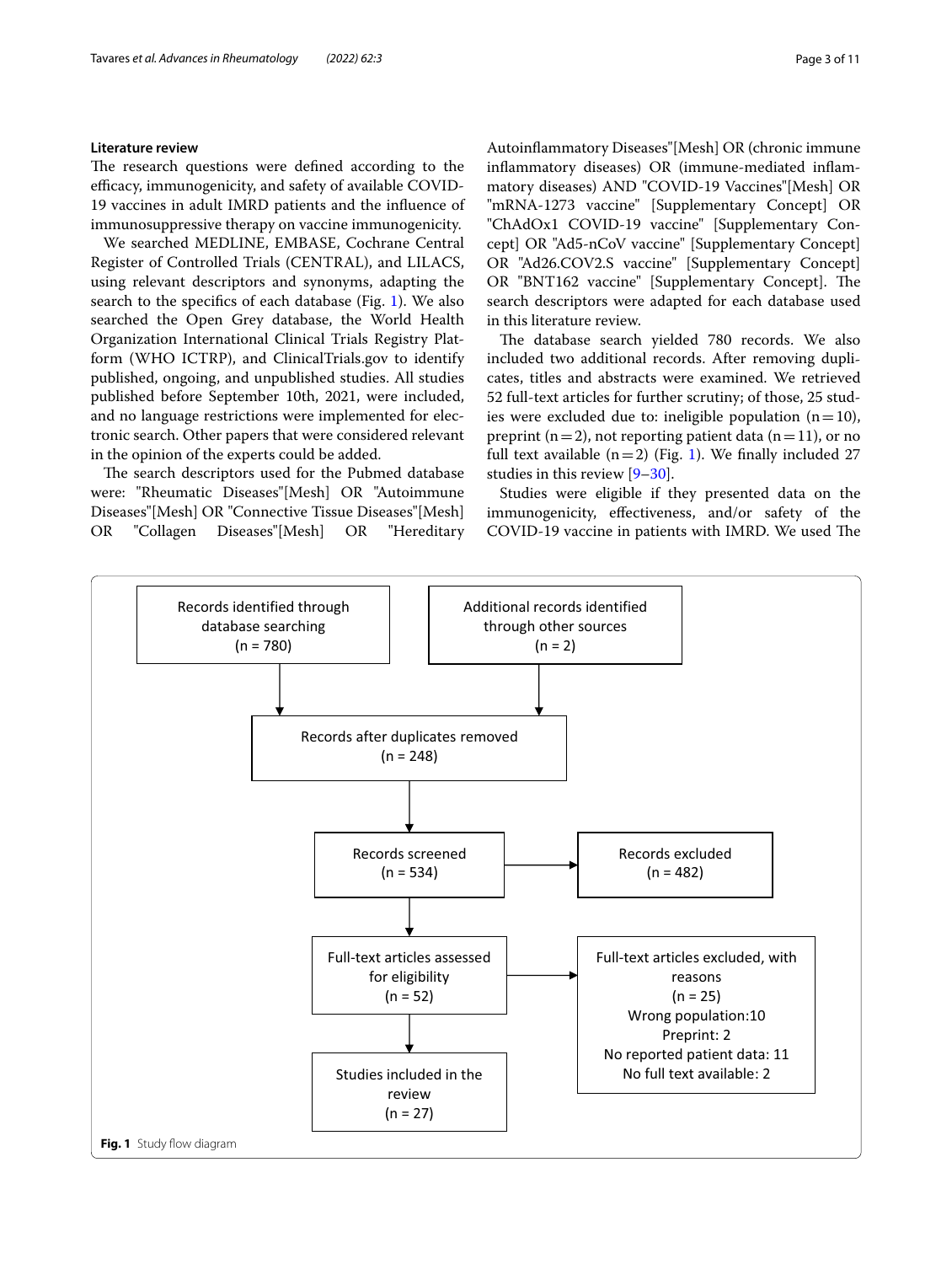<span id="page-3-0"></span>**Table 1** Recommendations related to COVID-19 vaccination in patients with immune-mediated rheumatic diseases

| <b>Recommendations</b>                                                                                                                                                                                                                                                                                                                       | <b>LOA</b> |
|----------------------------------------------------------------------------------------------------------------------------------------------------------------------------------------------------------------------------------------------------------------------------------------------------------------------------------------------|------------|
| 1. Based on their risk for COVID-19, patients with IMRD should be encouraged to get their COVID-19 vaccination in a shared-making decision<br>process                                                                                                                                                                                        | 100%       |
| 2. The decision on the best timing to be vaccinated with COVID-19 vaccines should be individualized, considering the patient's age, the under-<br>lying IMRD, and its treatment, aiming to optimize the vaccine response                                                                                                                     | 100%       |
| 3. COVID-19 vaccination should ideally occur in the setting of stable disease activity in patients with IMRD and absence or low immunosuppres-<br>sion                                                                                                                                                                                       | 95.9%      |
| 4. The rheumatologist should inform their patients on the possibility of not effective vaccine response, especially those under high immuno-<br>suppression                                                                                                                                                                                  | 100%       |
| 5. Immunomodulatory or immunosuppressive treatment in patients with IMRD should not be discontinued before and or after receiving<br>COVID-19 vaccines, except for B-cell depleting agents (e.g., rituximab)                                                                                                                                 | 95.8%      |
| 6. COVID-19 vaccination should be ideally done 6 months after the last dose of rituximab and four weeks before the next one considering the<br>complete vaccination schedule<br>*If this is not possible, this recommendation should be followed at least for the first dose                                                                 | 95.8%      |
| 7. IMRD patients should receive the same COVID-19 vaccine platform in the complete schedule<br>*In cases of severe adverse events (anaphylaxis) or immediate reactions (urticaria, angioedema, or respiratory distress) to any vaccine platform,<br>an alternative approach is recommended for additional doses following local availability | 95.8%      |
| 8. An additional dose of the COVID-19 vaccine should be considered for patients with IMRD who completed their vaccination schedule                                                                                                                                                                                                           | 100%       |
| 9. The additional dose should preferably be with a COVID-19 vaccine platform different than that used in the primary COVID-19 vaccination<br>schedule                                                                                                                                                                                        | 95.8%      |
| 10. Temporary interruption of immunomodulatory drugs before an additional dose of COVID-19 vaccines for patients with IMRD should not be<br>recommended                                                                                                                                                                                      | 91.7%      |
| 11. Temporary interruption of rituximab should not be recommended concerning the COVID-19 vaccine additional dose<br>*Until high-quality evidence is available                                                                                                                                                                               | 83.4%      |
| 12. COVID-19 vaccines can be administered simultaneously with the other vaccines                                                                                                                                                                                                                                                             | 92.3%      |
| 13. Assessment for seroconversion after COVID-19 vaccination is not recommended                                                                                                                                                                                                                                                              | 95.9%      |
| 14. Seasonal influenza and pneumococcus vaccination are strongly recommended for patients with IMRD<br>* It is essential to keep vaccination cards updated                                                                                                                                                                                   | 92.3%      |
| 15. Vector viral COVID-19 vaccine should be recommended for patients with IMRD and thrombocytopenia or previous thrombotic events                                                                                                                                                                                                            | 95.9%      |
| 16. Pregnant patients with IMRD should receive only non-vector viral COVID-19 vaccines<br>*Until new safety evidence is available for this scenario                                                                                                                                                                                          | 100%       |
| 17. Children and adolescents (12-17 years) with IMRD should receive COVID-19 vaccination                                                                                                                                                                                                                                                     | 95.8%      |
|                                                                                                                                                                                                                                                                                                                                              |            |

IMRD: immune-mediated rheumatic diseases

Newcastle–Ottawa Scale (NOS) [[31\]](#page-9-10) (Additional fle [1\)](#page-8-0) to assess the methodological quality of the included studies.

#### **Consensus building**

The entire process was conducted following the Delphi method, a well-established method for consensus-building [\[32,](#page-9-11) [33\]](#page-9-12), and included four rounds of anonymous voting. Each round consisted of voting a structured online questionnaire built on the Google® Forms platform, and task force members received the questionnaire by e-mail. Based on the Likert Scale, all members should indicate their LOA for question–answer: 1. Strongly disagree; 2. Disagree, 3. Neither agree nor disagree (neutral); 4. Agree; and 5. Strongly agree. The first round consisted in discussing all questions with all members justifying agreement or disagreement to the questions. In the second round, the convener and collaborators made modifcations considered plausible. All questions were voted according to the LOA mentioned above. In the third round, questions and answers were voted, and task force members had to justify agreement or disagreement for each Q&A; in the last round (4th), the coordinator group applied suggested modifcations, and task force members voted statements-answers according to the LOA. More than 80% of panelists voted for options 4—agree—and 5—strongly agree in all scenarios, and the consensus was achieved, considering the LOA previously established by the coordinator group and following Delphi methodology. The manuscript was drafted and revised by all the task force members, and seventeen recommendations (Table [1\)](#page-3-0) were established.

# **Recommendations** *Questions to explore*

1. Should patients with IMRD receive COVID-19 vaccines?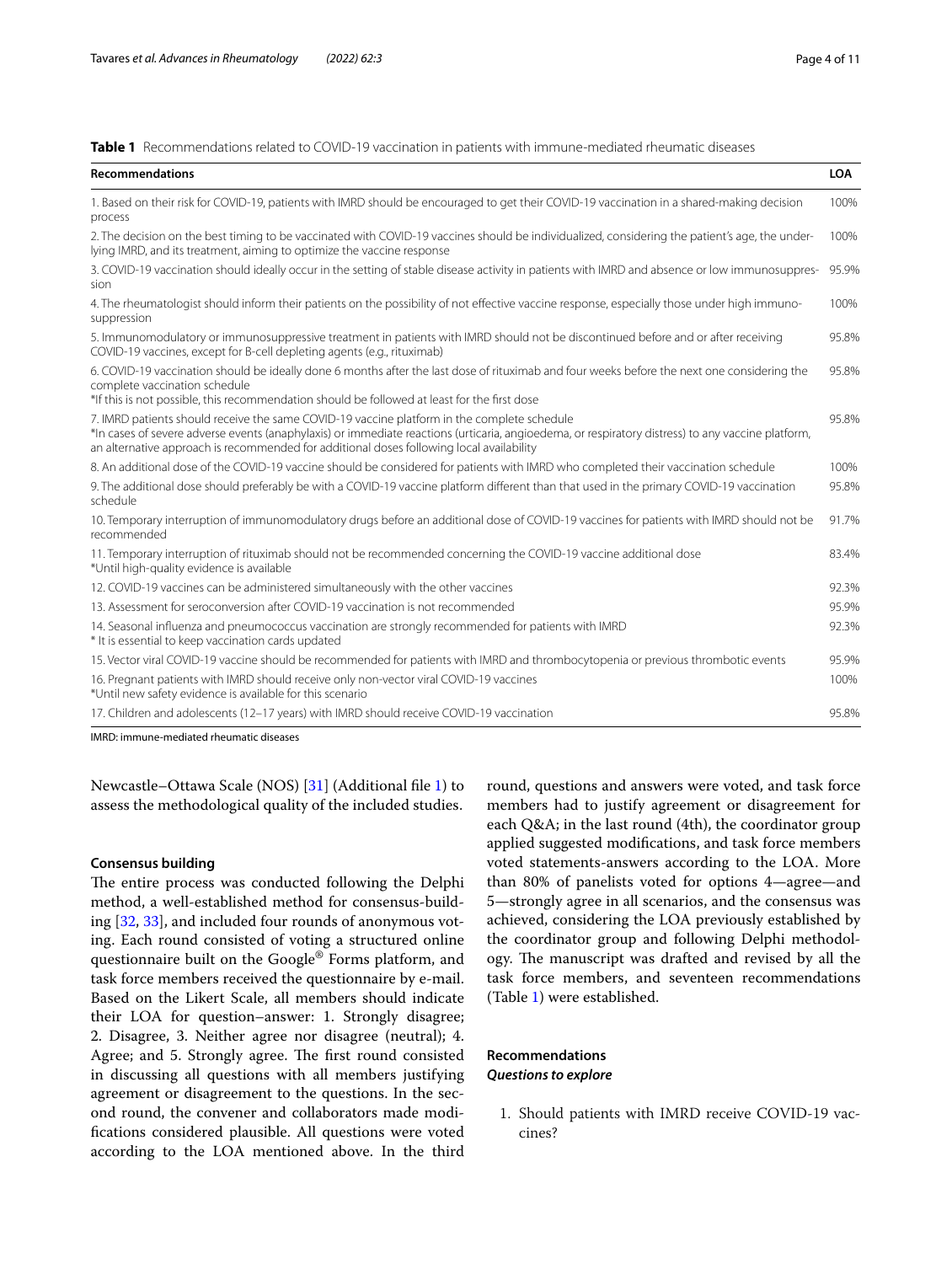Yes. Rheumatologists should be familiar with and be up to date on the characteristics, efficacy, and safety of COVID-19 vaccines to better guide their patients, considering both the local epidemiological situation and the risks and benefts of this SMD process.

LOA: 95.8% Strongly agree; 4.2% Agree

2. Should the decision on the best timing to get COVID-19 vaccination for patients with IMRD be individualized and preferably shared with the rheumatologist, considering the patient's age, the underlying IMRD, and its treatment, aiming to optimize the vaccine response?

Yes. Some factors, such as old age and comorbidities (mainly heart disease and chronic lung disease), are associated with unfavorable outcomes and a worse prognosis of COVID-19. The attending physician should consider IMRD activity and the degree of immunosuppression to determine the most appropriate time for COVID-19 vaccination in this population. In addition, rheumatologists should determine whether the patient fts the risk group for priority vaccination, as defned by the Public Health Agencies.

LOA: 83.3% Strongly agree; 16.7% Agree

3. Should the rheumatologist discuss with their patients the possibility of lower vaccine response, especially those under a high degree of immunosuppression?

Yes. Despite the scarcity of studies and the signifcant variability of immunosuppressants used in clinical practice, recent evidence suggests that patients under intense immunosuppression may have a lower vaccine response. Particular attention should be given to patients using doses greater than 20 mg/day of glucocorticoids and those using abatacept or rituximab due to their negative impact on vaccine response [[34–](#page-10-0)[37](#page-10-1)].

LOA: 83.3% Strongly agree; 16.7% Agree

4. Should the IDEAL timing get COVID-19 vaccination in patients with IMRD be when in remission or absence or low degree of immunosuppression?

Yes. Aiming for better vaccine response, IMRD patients should be vaccinated when in remission or under control with a low degree of immunosuppression or without immunosuppressive treatment [[38–](#page-10-2)[40](#page-10-3)]. In other situations, it is worth discussing with the attending rheumatologist on the best timing for vaccination, considering the epidemiological situation and the inclusion in the priority groups defned by the Ministry of Health and the

associated factors specifc to IMRD that are described above.

LOA: 79.2% Strongly Agree; 16.7% Agree

5. Based on the available literature data, should immunomodulatory/immunosuppressive treatment in patients with IMRD not be discontinued before and or after receiving COVID-19 vaccines? Should COVID-19 vaccination in IMRD patients be postponed while under treatment with a B-cell depleting agent (e.g., rituximab)?

Yes. To date, there are no available data to guide the management of immunosuppressive therapy in the context of COVID-19 vaccination. All the currently approved vaccines are non-live, and there is no risk of vaccine-related infection. It is also necessary to consider the risk of reactivation of the underlying disease with the interruption of a specifc treatment and the potential negative efect of using immunosuppressive medications on vaccine response. Two studies recently published addressed COVID-19 vaccination in patients with IMRD. Braun-Moscovici et al. conducted a phase IV, prospective open-label trial to assess the humoral response after two doses of mRNA COVID-19 vaccine in patients with IMRD treated with immunomodulatory drugs and the impact on IMRD activity [\[34](#page-10-0)]. After multivariate logistic regression analysis, rituximab (RTX) and abatacept were related to decreased humoral response to a vaccine. The authors concluded that most disease-modifying antirheumatic drugs (DMARDs), including methotrexate (MTX), biologics, and Janus Kinase (Jak) inhibitors, can be continued with BNT162b2mRNA/Pfzer COVID-19 vaccine. Delaying treatment with RTX, when possible, should be considered in individual cases. Mrak et al. [[35\]](#page-10-4) evaluated humoral and cellular immune responses in RTX treated patients following COVID-19 vaccination. Twenty-nine (39%) out of 74 RTX treated patients seroconverted with BNT162b2mRNA/Pfzer immunization. Twentysix out of 45 patients (58%) had a detectable cellular response. These data suggest that vaccination can induce SARS-CoV-2 specifc antibodies in RTX-treated patients regardless of humoral response and may lead to new vaccination strategies in patients treated with RTX. A Brazilian study evaluated the immunogenicity and safety of the CoronaVac inactivated vaccine in patients with IMRD in a phase IV trial [[36\]](#page-10-5). Lower anti-SARS-CoV2 IgG seroconversion (70.4 versus 95.5%,  $p < 0.001$ ) and neutralizing antibodies positivity (NAbs) (56.3 versus 79.3%,  $p < 0.001$ ) in the IMRD group compared to the control group were evidenced. The use of MTX (OR 0.42; 95% CI 0.29-0.61, *p*<0.001), mycophenolate mofetil (OR 0.15; 95% CI 0.09– 0.24, *p*<0.001), tumor necrosis factor-alpha inhibitors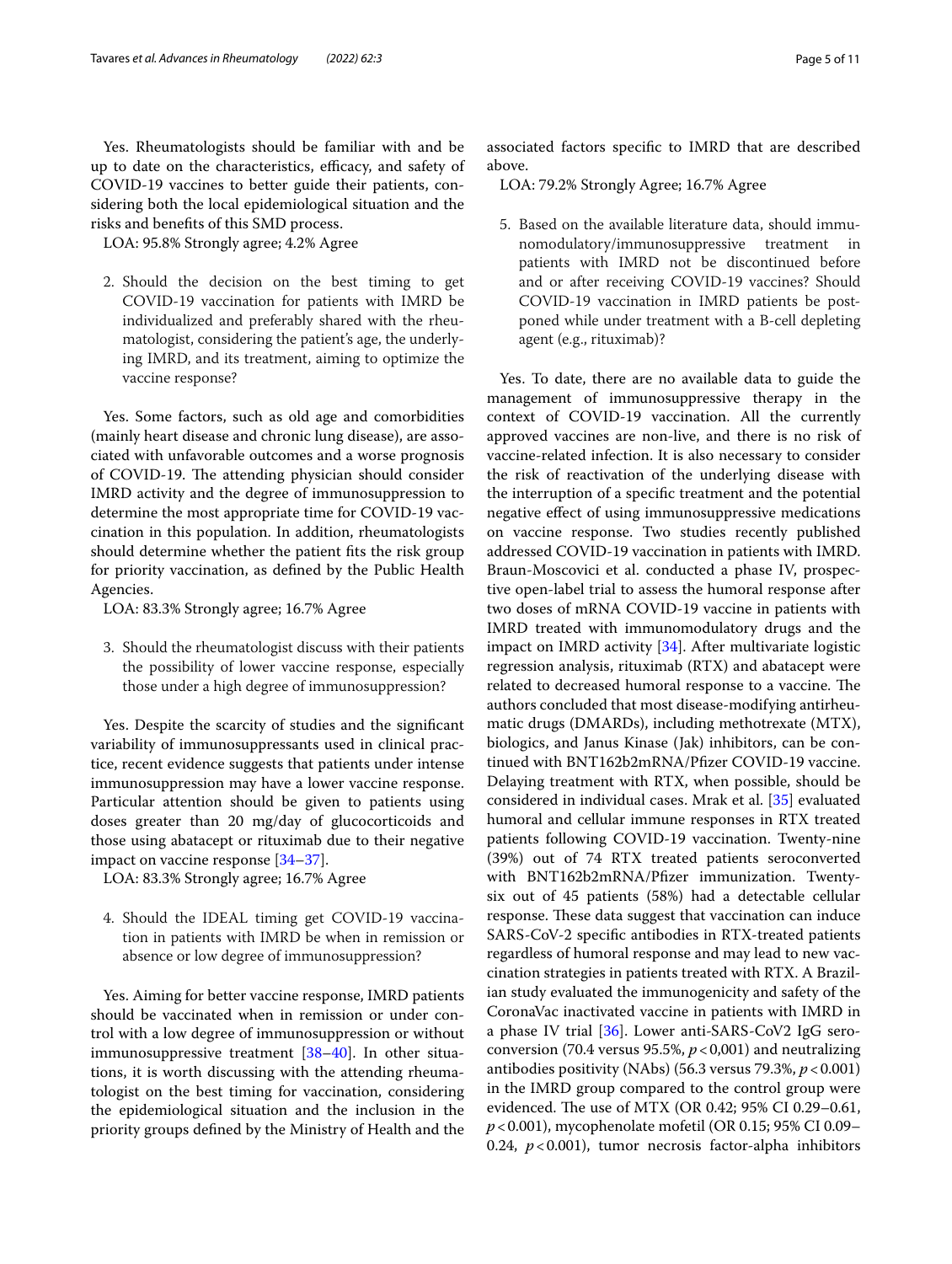(OR 0.41; 95% CI 0.26–0.64, *p*<0.001), abatacept (OR 0.24; 95% CI 0.13–0.46, *p*<0.001) and RTX (OR 0.34; 95% CI 0.13–0.93,  $p = 0.036$ ) were associated with lower seroconversion in patients with IMRD. MTX (OR 0.67, 95% CI 0.47–0.95, *p*=0.024), mycophenolate mofetil (OR 0.33; 95% CI 0.21–0.53, *p*<0.001) and RTX (OR 0.28; 95% CI 0.09–0.87,  $p = 0.028$ ) were associated with the absence of neutralizing activity in patients with IMRD. Together, these data provided evidence of humoral and cellular immunogenicity in a short-term follow-up of IMRD patients vaccinated with mRNA and inactivated COVID-19 vaccines. Long-term data is required. COVID-19 vaccination should be ideally done 6 months after the last dose of RTX and four weeks before the next one considering the complete schedule. If this is not possible, this recommendation should be followed, at least for the frst dose.

LOA: 50% Strongly Agree; 45.8% Agree

6. Should COVID-19 vaccination be recommended for patients with IMRD even if they have already been infected with this virus?

Yes. Regardless of the scarcity of evidence about acquired immunity duration due to SARS-CoV-2 infection and the formal recommendation for vaccination of recovered patients from the general population, we recommend following the local health agencies' guidelines until new evidence or recommendations are available. Cases of reinfection in humans or infection with new virus variants have been reported a few months after initial infection, challenging the idea of long-lasting protective immunity [[41–](#page-10-6)[43](#page-10-7)]. In addition, it is crucial to consider the scenario of the emergence of new virus variants.

LOA: 87.5% Strongly agree; 8.3% Agree

7. Should all platforms of COVID-19 vaccines be considered potentially safe for vaccination of patients with IMRD?

Yes. None of the platforms used to produce vaccines contain live viruses. Recently published studies [[34–](#page-10-0)[37](#page-10-1)] that assessed efficacy and safety of vaccines in patients with IMRD showed a low incidence of adverse events, most of them being local and self-limited. Guidelines from local health agencies should be followed until new evidence are available.

LOA: 70.8% Strongly agree; 29.2% Agree

8. Should the choice of COVID-19 vaccine for IMRD patients follow the recommendations of local regulatory agencies and availability?

Yes. The choice should follow the requirements of local public health agencies and the local availability of the vaccines. We recommend that all individuals, including patients with IMRD, receive a COVID-19 vaccine that has undergone a rigorous national regulatory process and is approved.

LOA: 83.3% Strongly agree; 16.7% Agree

9. Should IMRD patients receive the same platform in the complete schedule of COVID-19 vaccination until new evidence about interchangeability is available?

Yes. The entire vaccination schedule must follow the same platform initially used and should follow the national and local health regulatory agencies' guidelines. In cases of severe adverse events (anaphylaxis) or immediate reactions (urticaria, angioedema, or respiratory distress) to any vaccine platform [[44](#page-10-8)], an alternative approach is recommended for additional doses following local availability. Recently the National Immunization Program (NIP) recommended an additional dose of COVID-19 vaccine for immunocompromised patients, whose platform choice should be guided by local availability but should be diferent from the platform of the initial schedule [\[45\]](#page-10-9).

LOA: 62.5% Strongly agree; 33.3% Agree

10. Should an additional dose of the COVID-19 vaccine be considered for patients with IMRD who completed their vaccination schedule?

Yes. To date, studies indicated that individuals with moderately to severely compromised immune systems may not build the same level of immunity to a 2-dose vaccine schedule compared to people who are not immunocompromised  $[32-35]$  $[32-35]$ . Therefore, they may benefit from an additional dose to ensure better protection against COVID-19. In addition, data on breakthrough infections have accounted for a large proportion of the hospitalization rate from fully vaccinated immunocompromised subjects [\[46](#page-10-10)].

LOA: 83.3% Strongly agree; 16.7% Agree

11. Should the additional dose preferably be with a COVID-19 vaccine platform diferent than that used in the primary COVID-19 vaccination schedule?

Yes. Available data on the responses to heterologous COVID-19 vaccination, especially in countries using inactivated and vector viral vaccines, showed higher spike RBD-IgG (receptor binding domain) and neutralizing activities than the homologous vaccine recipients [[47–](#page-10-11)[49\]](#page-10-12).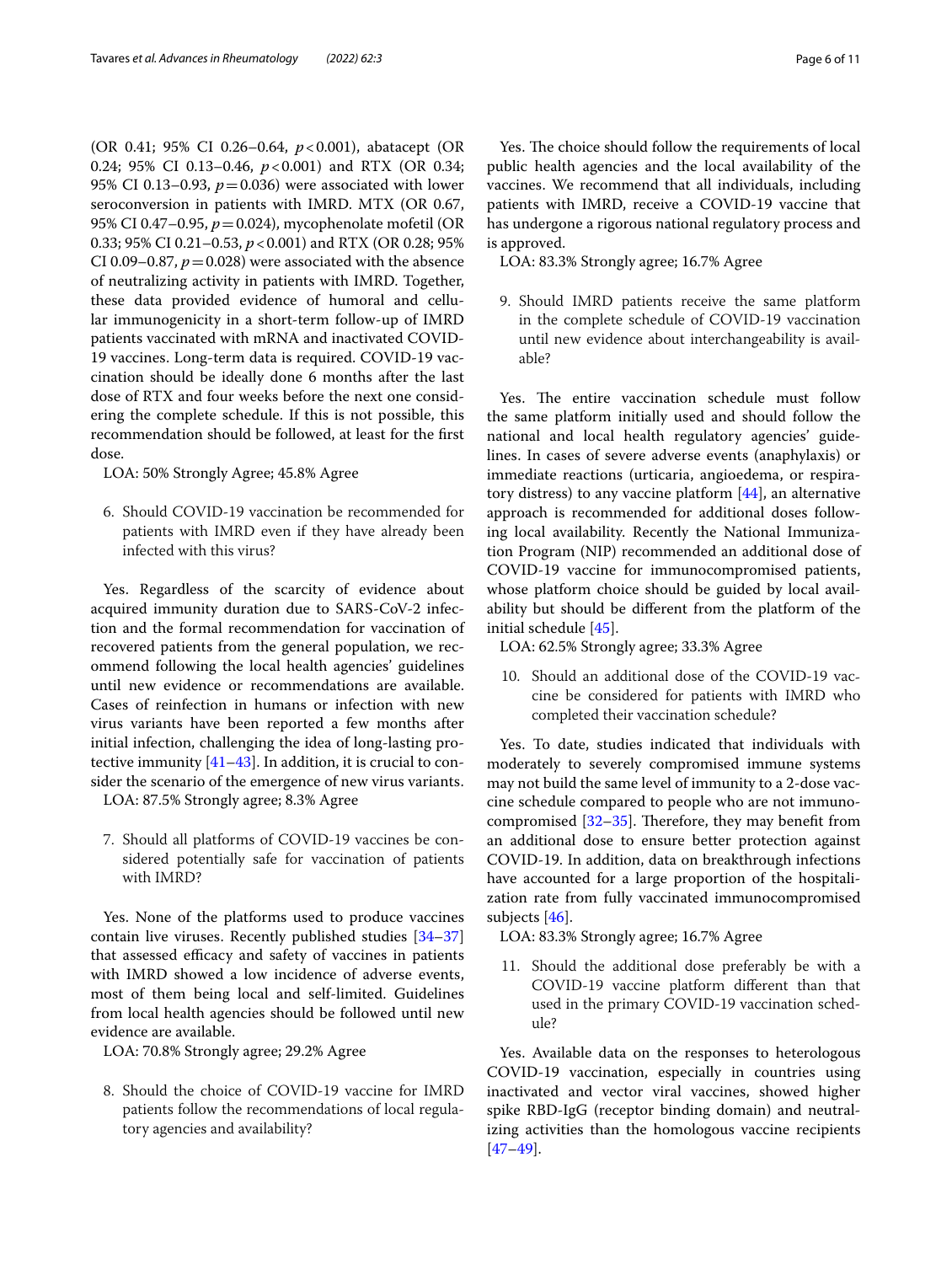## LOA: 62.5% Strongly agree; 33.3% Agree

12. Should a temporary interruption of immunomodulatory drugs be recommended before an additional dose of COVID-19 vaccines for patients with IMRD?

No. Long-term data are required to guide recommendations for immunomodulatory/immunosuppressive drugs interruption and COVID-19 vaccination. So far, the literature data is conficting and does not allow to take a defnitive position.

LOA: 37.5% Strongly agree; 54.2% Agree

13. Should rituximab be interrupted concerning COVID-19 vaccine additional dose?

No. Regarding rituximab or other anti-CD20 therapies, the best period for vaccination must be discussed through an SMD process between the patient and assistant rheumatologist. Assessing serum CD19 levels [[40](#page-10-3)] could be a tool to guide the best timing for the additional dose of the vaccine and subsequent dose of rituximab. If this is not available, it is recommended to perform the additional dose 2 to 4 weeks before the next dose of RTX. The available literature points out a possible influence of rituximab in seroconversion [\[32](#page-9-11)[–36,](#page-10-5) [50\]](#page-10-13), but more information is required.

LOA: 29.2% Strongly agree; 54.2% Agree

14. Is there a risk that the underlying disease will worsen or reactivate after COVID-19 vaccination?

Yes. Natural viral infection or vaccination have been noted as potential triggering events for infammatory diseases for many decades. Regarding disease activity of IMRD and vaccination, it is suggested that promoting vaccination in quiescent disease phases avoids disease fare-up and favors a better immune response. However, due to COVID-19 severity, a rapid COVID-19 immunization is strongly recommended, and the patients included in most trials were vaccinated in diferent activity phases of their disease. Concerning the possibility of inducing or enhancing the autoimmune response through molecular mimicry between the viral antigen and host antigen, Rotondo et al. showed a low rate (5.7%) of disease relapse of IMRD after the frst dose of vaccine, the rate of disease flare-up observed after BNT162b2mRNA/Pfizer vaccination could be due to the higher frequency of this vaccine administration. However, no signifcant diferences in adverse events (AEs) between BNT162b2mRNA/Pfzer and ChAdOx1 nCoV19 were found in this study [\[51](#page-10-14)]. Watad et al. reported that the average time between vaccination and new-onset or fare of symptoms was four days (median of 4 days [1–25 days] in those who developed an IMRD after the frst dose and a median of 4 days [1–7 days] in those after the second dose) with most cases occurring after the frst inoculation (77.8%) [\[52](#page-10-15)]. Despite the high population exposure in the regions served by these centers, the authors concluded that IMRDs fares or onset temporally associated with COVID-19 vaccination appear rare. Most are moderate events and respond to therapy; although some severe fares occurred, new studies could be necessary.

LOA: 66.7% Strongly agree; 29.2% Agree

15. Is it recommended to assess for seroconversion after COVID-19 vaccination?

No. It is not recommended to assess the post-vaccination humoral response against SARS-CoV-2. The level of seroconversion varies among individuals, especially those immunocompromised. In addition, humoral immunity is not the only protective barrier against SARS-CoV-2, and the durability of the protection provided by natural infection and vaccination is not welldefned [[35](#page-10-4)]. Individuals that received COVID-19 vaccines or those who recovered from infection should be informed that the durability of the protection is still to be determined.

LOA: 79.2% Strongly agree; 16.7% Agree

16. Should patients with IMRD also receive infuenza and pneumococcus vaccines?

Yes. Vaccination against seasonal infuenza and pneumococcus is strongly recommended for patients with IMRD, considering the risk of severe pneumonia in immunocompromised patients. COVID-19 vaccines can be administered with other vaccines at the same time, accordingly to National Immunization Program and the Ministry of Health [[53\]](#page-10-16). We emphasize that it is important to keep IMRD patients vaccination card updated.

LOA: 73.1% strongly agree; 19.2% agree

17. Should vector viral vaccine be recommended for patients with IMRD and thrombocytopenia or previous thrombotic events?

Yes. Thromboembolic events related to viral vector vaccines are rare, with an average of 2 to 4 cases reported per million doses applied. Its immunological mechanism is described in immune-mediated thrombotic thrombocytopenia induced by heparin (HITT or HIT type 2), where thrombosis and thrombocytopenia are associated with anti-platelet factor IV antibodies. Although the risk factors for developing this adverse reaction are unknown, most cases were observed in women under 50 years old, without comorbidities or risk factors for thrombosis. There is no evidence of greater risk among IMRD patients and no plausible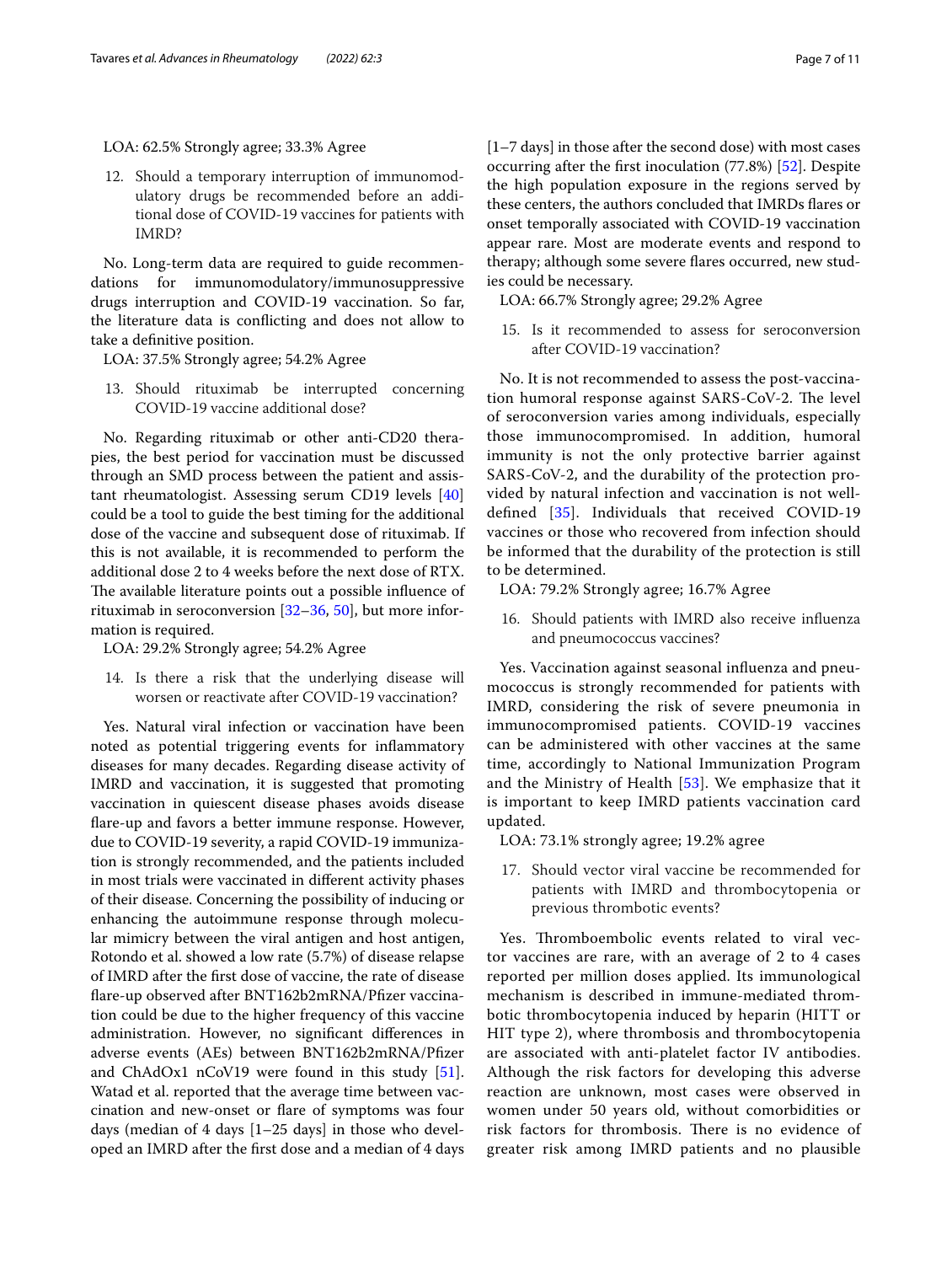reason to contraindicate COVID-19 vaccination in this group. Vector viral vaccines should be avoided in individuals with a previous history of HITT and venous and or arterial thrombosis cases with thrombocytopenia after any vaccine [[54–](#page-10-17)[58\]](#page-10-18).

LOA: 54.2% Strongly agree; 41.7% Agree

18. Should pregnant patients with IMRD receive only non-vector COVID-19 vaccines until new safety evidence is available for this scenario?

Yes. Vaccination should be encouraged in pregnant women [[59](#page-10-19)], following guidelines of national health authorities. Since the notifcation of a fatal case of thrombosis with thrombocytopenia in a pregnant woman after the ChAdOx1- nCoV19 vaccine, the National Health Surveillance Agency and the Brazilian Ministry of Health discontinued the administration of vector viral vaccines in pregnant and postpartum women. Until such association is defnitively clarifed, Brazilian regulatory agencies recommended only m-RNA and inactivated virus COVID-19 vaccines for this group of individuals.

LOA: 58.3% Strongly agree; 41.7% Agree

19. Should children and adolescents (12–17 years old) with IMRD be vaccinated against SARS-CoV-2?

Yes. On June 23rd, 2021, the Center for Disease Control and Prevention reported an increased number of post-mRNA vaccine myocarditis/pericarditis cases (possibly hypersensitivity eosinophilic myocarditis). These are considered rare events, with no reported fatal outcomes. The majority of cases occurred in adolescents and young adults (under 30 years old), mainly boys over 12 to 17 years old. There are no long-term data on this outcome yet  $[60]$  $[60]$ . The BSR considers the benefits to outweigh the risks and recommends COVID-19 vaccination for this age group. LOA: 70.8% Strongly agree; 25% Agree.

## **Discussion**

This document presents the result of a BSR Task Force Delphi consensus-building to provide guidelines for COVID-19 vaccination in IMRD patients based on clinical scenarios. The consensus process considered potential concerns and was elaborated according to evidence-based information and expert opinion. The BSR developed these guidelines with a high LOA among their panelists regarding COVID-19 vaccination in patients with IMRD. These recommendations (Table  $1$ ) included discussion about particularities of safety and immunogenicity of vaccination in immunocompromised patients, considering adverse events and guidance for managing immunosuppressive treatment.

Vaccination is the most efective strategy to reduce and mitigate the SARS-CoV-2 pandemic. In randomized studies, COVID-19 vaccines proved efficacy in reducing SARS-CoV-2 infection rates and severe disease. However, the pivotal studies did not include IMRD patients who have an immune dysfunction related either to the underlying disease or the use of immune-modulating drugs, which could interfere in COVID-19 vaccination response. Both humoral and T-cell immune response following vaccination are relevant to evaluate effectiveness. Understanding of the development and durability of these responses determines the necessity for booster dosing schedules  $[34-37]$  $[34-37]$  $[34-37]$ . Currently, data have shown a lower response rate in IMRD patients when compared to healthy controls. It is unclear whether this is attributable to the underlying disease or its diferent treatments [[38](#page-10-2), [61\]](#page-10-21).

The decision to vaccinate IMRD patients should be individualized and preferably shared between health professionals and patients, considering the epidemiological setting, the immunosuppression degree, and disease activity. Immunization should not be delayed in epidemics and pandemics such as COVID-19 since the benefts outweigh the risks. Misinformation negatively afects the decision to vaccinate, reduces the population's confdence, and decreases adherence to vaccination. SDM process should be based on highest scientifc evidence and on persuasive and motivational approach strategies especially among pregnant women, children, adolescents and immunocompromised patients. This could be made discussing with patients risks and benefts of vaccines, listening to their doubts, clarifying their concerns and providing them ways to get high-quality information from confdent sources. It seems to be the most suitable way to overcome barriers to vaccine hesitation, especially in vulnerable populations [\[62–](#page-10-22)[65\]](#page-10-23).

Vaccination hesitancy is a complex and multifactorial phenomenon defned as a delay in the acceptance of vaccination despite the availability of vaccination services. A study recently published by our group analyzed data from 1,000 patients with IMRD and evidenced a high vaccine acceptance rate (81.9%), but also found out that 25% of patients who hesitated to receive the COVID vaccine linked their decision to the lack of a defnitive recommendation for vaccination against COVID-19, suggesting that physicians should be more engaged in disseminating information demystifying issues related to vaccination [[64,](#page-10-24) [65\]](#page-10-23).

All four COVID-19 vaccines approved in Brazil are non-live, and thus, there is no risk of inducing vaccinerelated disease [[51](#page-10-14), [52\]](#page-10-15). Several studies confrmed that other non-live vaccines, such as those against infuenza, pneumococcus, hepatitis A, hepatitis B, and human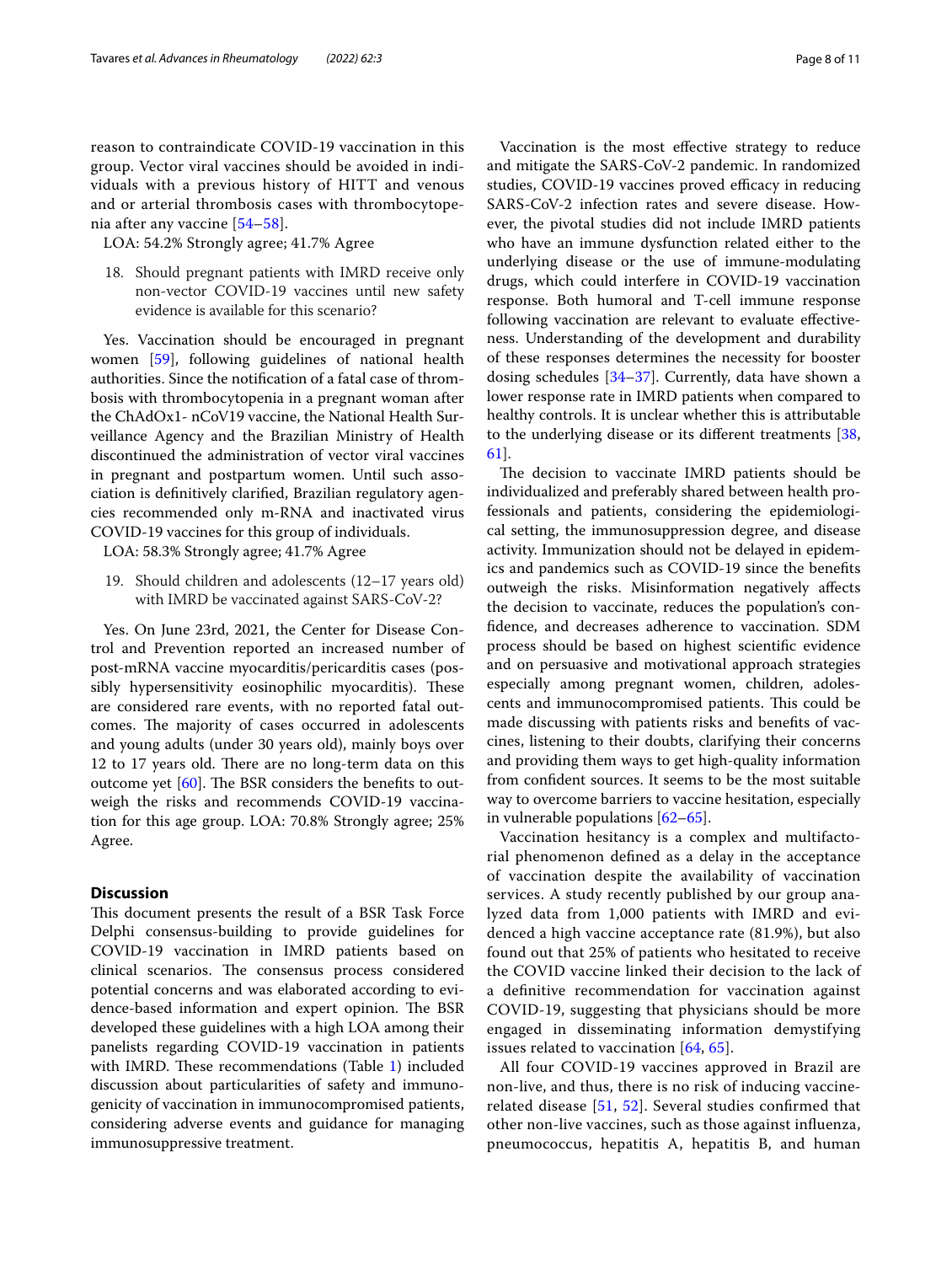papillomavirus, are efective and safe for this population [\[66,](#page-10-25) [67](#page-10-26)]. Infuenza and pneumococcus vaccinations are strongly recommended for IMRD patients because of an increased risk of developing severe pneumonia and its complications such as severe respiratory distress and respiratory failure [[39,](#page-10-27) [66–](#page-10-25)[69\]](#page-10-28).

Some international Rheumatology Societies have released recommendations for COVID-19 vaccination in IMRD patients. The American College of Rheumatology (ACR) and the European Alliance of Associations for Rheumatology (EULAR) suggested that SMD process is essential in defning the best timing for vaccination and stand out the absence of safer and more efective vaccine platform for individuals with IMRD. The ACR pointed to temporary interruption of immunosuppressive agents before and/or after immunization, such as abatacept, MTX, and Jak inhibitors. This clinical guidance was based on observational studies assessing vaccination responses against other microorganisms, such as pneumococcus and infuenza, and in the growing knowledge about the impact of immunosuppressants in COVID-19 vaccines responses. The use of new technologies, such as mRNA and viral vector-based, is relatively new, and the impact of the underlying disease and immune-modulating drugs on serological and T-cell responses are uncertain [\[7](#page-9-6), [34–](#page-10-0)  $37$ ]. The authors recognized that there is limited highquality evidence to base these recommendations [\[39](#page-10-27), [40\]](#page-10-3).

Given this scenario of uncertainty, we performed a systematic literature review on the safety and efficacy of COVID-19 vaccines. Only non-randomized studies were found with heterogeneous subtypes of IMRD and diverse treatments regimens, absence of a well-defned control group, and diferences in outcomes, leading to difficulties in interpreting the results and comparing the studies. We performed critical judgment of the included studies based on the selection of the study groups, the comparability of the groups, and the ascertainment of either the exposure or outcome using the Newcastle–Ottawa Scale.

Systematic reviews of prospective cohort studies could be the key to better understanding the efectiveness and safety of the COVID-19 vaccine in IMRD patients. We believe that the results of our review and recommendations may help decision-making processes and guide Brazilian rheumatologists in daily practice.

#### **Conclusion**

The BSR task force approved a twenty Q&A with more than 80% LOA, considering scenarios of daily practice to help the decisions on COVID-19 vaccination in IMRD patients based on the SMD process and established seventeen recommendations (Table [1](#page-3-0)).

Although these guidelines are based on the best evidence available on the safety and immunogenicity of COVID-19 vaccines in patients with IMRD, we emphasize that there is still no high-quality evidence to guide the temporary withdrawal of immunomodulatory or immunosuppressive medications before or after COVID-19 vaccination and further research is required. It is noteworthy that the current consensus was built based on expert opinion and thus, do not intend to substitute clinical judgment. These Guidelines will be updated, As soon as new evidence about the COVID-19 vaccines' safety and efficacy emerges.

#### **Abbreviations**

ACR: American College of Rheumatology; BSR: Brazilian Society of Rheumatology; CG: Control group; COVID 19: Coronavirus disease 2019; DMARDs: Disease-modifying rheumatic drugs; EULAR: European Alliance of Associations for Rheumatology; IgG: Immunoglobulin G; IMRD: Immune-mediated rheumatic diseases; JAK: Janus kinase; LOA: Level of agreement; MTX: Methotrexate; mRNA: Ribonucleic acid messenger; NAb: Neutralizing antibody; NIP: National Immunization Programme; PR: Prevalence ratio; Q&A: Questionsanswers; RBD: Receptor binding domain; ReumaCoV: Brazilian Registry of IMRD patients infected by the SARS-CoV-2; RTX: Rituximab; SARS-CoV-2: Severe acute respiratory syndrome coronavirus 2; SMD: Shared-making decision process; YF: Yellow fever.

#### **Supplementary Information**

The online version contains supplementary material available at [https://doi.](https://doi.org/10.1186/s42358-022-00234-7) [org/10.1186/s42358-022-00234-7](https://doi.org/10.1186/s42358-022-00234-7).

<span id="page-8-0"></span>**Additional fle 1.** Newcastle–Ottawa Quality Assessment Scales.

#### **Acknowledgements**

Not applicable.

#### **Authors' contributions**

All authors read and approved the fnal manuscript.

**Funding**

Not applicable.

# **Availability of data and materials**

Nor applicable.

#### **Declarations**

**Ethics approval and consent to participate** Not applicable.

#### **Consent for publication**

Not applicable.

# **Competing interests**

The authors declare that they have no competing interests.

#### **Author details**

<sup>1</sup> Hospital das Clínicas, Universidade Federal de Minas Gerais, Belo Horizonte, Brazil. <sup>2</sup> Hospital Universitário Lauro Wanderley, Universidade Federal da Paraíba, R. Tab. Stanislau Eloy, 585 - Castelo Branco, João Pessoa, Paraíba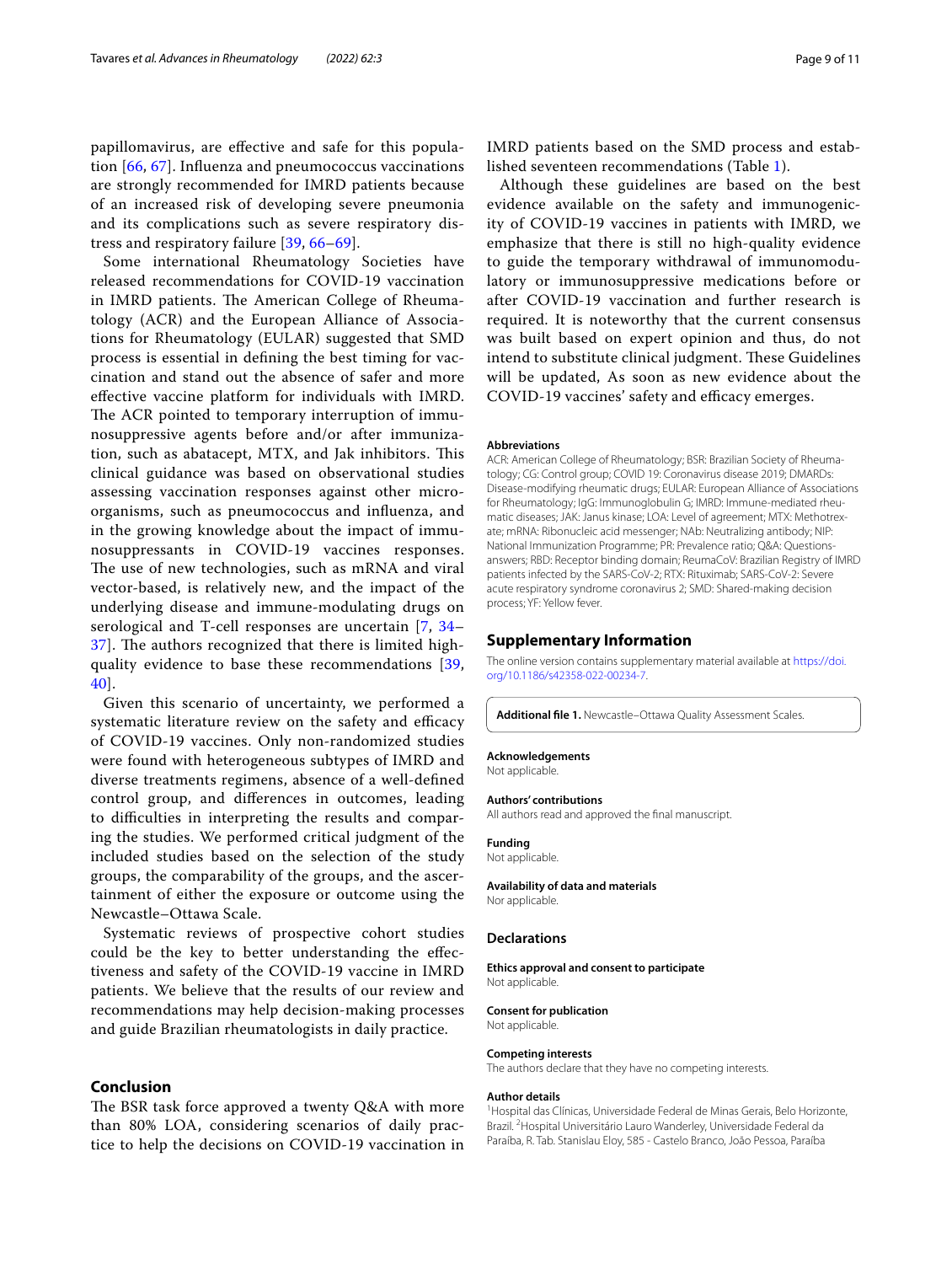58050-585, Brazil. <sup>3</sup> Hospital das Clínicas, Universidade Federal de Goiás, Goiânia, Brazil. <sup>4</sup>Universidade Federal de Juiz de Fora, Juiz de Fora, Brazil. <sup>5</sup>Hospital Universitário Cassiano Antônio Moraes, Universidade Federal do Espírito Santo, Vitória, Brazil. <sup>6</sup>Hospital Getúlio Vargas, Recife, Brazil. <sup>7</sup>Universidade Federal de São Paulo, São Paulo, Brazil. <sup>8</sup>Universidade Federal Fluminense, Niterói, Brazil. <sup>9</sup>Hospital Geral, Fortaleza, Brasil. <sup>10</sup>Universidade Federal do Amazonas, Manaus, Brazil. 11Universidade Federal do Rio de Janeiro, Rio de Janeiro, Brazil. 12Faculdade de Medicina, Universidade Federal do Mato Grosso do Sul, Campo Grande, Brazil. <sup>13</sup>Universidade Federal de Pernambuco, Recife, Brazil.<br><sup>14</sup>Universidade Federal de Ciências da Saúde, Porto Alegre, Brazil. <sup>15</sup>Pontifícia Universidade Católica, São Paulo, Brazil. 16Instituto de Assistência Médica ao Servidor Público Estadual, São Paulo, Brazil. 17Hospital Universitário, Brasília, Brazil. <sup>18</sup>Universidade Estadual, Maringá, Brazil. <sup>19</sup>Hospital das Clínicas, Universidade Federal do Paraná, Curitiba, Brazil. 20Hospital das Clínicas, Universidade Federal do Rio Grande do Sul, Porto Alegre, Brazil.

#### Received: 16 March 2021 Accepted: 8 January 2022 Published online: 17 January 2022

#### **References**

- <span id="page-9-0"></span>1. Huang C, Wang Y, Li X, Ren L, Zhao J, Hu Y, et al. Clinical features of patients infected with 2019 novel coronavirus in Wuhan. China Lancet. 2020;395(10223):497–506.
- <span id="page-9-1"></span>2. Retrieved from: <https://covid.saude.gov.br>[cited 09/14/2021]
- <span id="page-9-2"></span>3. Retrieved from: <https://www.paho.org/pt/covid19>[cited 09/14/2021]
- <span id="page-9-3"></span>4. Monti S, Balduzzi S, Delvino P, Bellis E, Quadrelli VS, Montecucco C. Clinical course of COVID-19 in a series of patients with chronic arthritis treated with immunosuppressive targeted therapies. Ann Rheum Dis. 2020;79(5):667–8.
- <span id="page-9-4"></span>5. Pablos JL, Galindo M, Carmona L, Lledó A, Retuerto M, Blanco R, et al. Clinical outcomes of hospitalized patients with COVID-19 and chronic infammatory and immune-mediated rheumatic diseases: a multicentric matched cohort study. Ann Rheum Dis. 2020;79(12):1544–9.
- <span id="page-9-5"></span>6. Marques CDL, Kakehasi AM, Pinheiro MM, Mota LMH, Albuquerque CP, Silva CR, et al. High levels of immunosuppression are related to unfavorable outcomes in hospitalized patients with rheumatic diseases and COVID-19: frst results of ReumaCoV Brasil registry. RMD Open. 2021;7(1):e001461.
- <span id="page-9-6"></span>7. Jena A, et al. Response to SARS-CoV-2 vaccination in immune-mediated infammatory diseases: Systematic review and meta-analysis. Autoimmun Rev. 2021. <https://doi.org/10.1016/j.autrev.2021.102927>.
- <span id="page-9-7"></span>8. Chung JY, Thone MN, Kwon YJ. COVID-19 vaccines: The status and perspectives in delivery points of view. Adv Drug Deliv Rev. 2020;170:1–25.
- <span id="page-9-8"></span>9. Seyahi E, Bakhdiyarli G, Oztas M, Kuskucu MA, Tok Y, Sut N, et al. Antibody response to inactivated COVID-19 vaccine (CoronaVac) in immunemediated diseases: a controlled study among hospital workers and elderly. Rheumatol Int. 2021;41(8):1429–40. [https://doi.org/10.1007/](https://doi.org/10.1007/s00296-021-04910-7) [s00296-021-04910-7](https://doi.org/10.1007/s00296-021-04910-7).
- 10. Michiels Y, Houhou-Fidouh N, Collin G, Berger J, Kohli E. Impact of lowdose methotrexate-adalimumab combination therapy on the antibody response induced by the mRNA-1273 SARS-CoV-2 vaccine: case of an elderly patient with rheumatoid arthritis. Vaccines. 2021;9(8):883. [https://](https://doi.org/10.3390/vaccines9080883) [doi.org/10.3390/vaccines9080883.](https://doi.org/10.3390/vaccines9080883)
- 11. Veenstra J, Wang J, McKinnon-Maksimowicz K, Liu T, Zuniga B, Hamzavi I, et al. Correspondence on "Immunogenicity and safety of anti-SARS-CoV-2 mRNA vaccines in patients with chronic infammatory conditions and immunosuppressive therapy in a monocentric cohort." Ann Rheum Dis. 2021;80(10): e160. [https://doi.org/10.1136/annrheumdis-2021-220736.](https://doi.org/10.1136/annrheumdis-2021-220736)
- 12. Izmirly PM, Kim MY, Samanovic M, Fernandez-Ruiz R, Ohana S, Deonaraine KK, et al. Evaluation of immune response and disease status in SLE patients following SARS-CoV-2 vaccination. Arthritis Rheumatol. 2021. <https://doi.org/10.1002/art.41937>.
- 13. Prendecki M, Clarke C, Edwards H, McIntyre S, Mortimer P, Gleeson S, et al. Humoral and T-cell responses to SARS-CoV-2 vaccination in patients receiving immunosuppression. Ann Rheum Dis. 2021;80(10):1322–9. [https://doi.org/10.1136/annrheumdis-2021-220626.](https://doi.org/10.1136/annrheumdis-2021-220626)
- 14. Cherian S, Paul A, Ahmed S, Alias B, Manoj M, Santhosh AK, et al. Safety of the ChAdOx1 nCoV-19 and the BBV152 vaccines in 724 patients with
- Int. 2021;41(8):1441–5. <https://doi.org/10.1007/s00296-021-04917-0>. 15. Cuomo G, Atteno M, Naclerio C, et al. POS1248 safety profile of pfizerbiontech covid-19 vaccine in patients with rheumatic diseases: preliminary assessment. Ann Rheum Dis. 2021;80:907–8.
- 16. Chiang TP, Connolly CM, Ruddy JA, et al. Antibody response to the Janssen/Johnson & Johnson SARS-CoV-2 vaccine in patients with rheumatic and musculoskeletal diseases. Ann Rheum Dis. 2021;80:1365–6.
- 17. Benucci M, Damiani A, Infantino M, Manfredi M, Grossi V, Lari B, et al. Presence of specifc T cell response after SARS-CoV-2 vaccination in rheumatoid arthritis patients receiving rituximab. Immunol Res. 2021;69(4):309– 11. [https://doi.org/10.1007/s12026-021-09212-5.](https://doi.org/10.1007/s12026-021-09212-5)
- 18. Niebel D, Ralser-Isselstein V, Jaschke K, Braegelmann C, Bieber T, Wenzel J. Exacerbation of subacute cutaneous lupus erythematosus following vaccination with BNT162b2 mRNA vaccine. Dermatol Ther. 2021;34(4): e15017. <https://doi.org/10.1111/dth.15017>.
- 19. Benucci M, Infantino M, Manfredi M, Li Gobbi F, Sarzi-Puttini P, Caproni M. Covid vaccination in patients with autoimmune diseases treated with mycophenolate: Let's think back to the recommendations. Autoimmun Rev. 2021;20(10): 102908. <https://doi.org/10.1016/j.autrev.2021.102908>.
- 20. Terracina KA, Tan FK. Flare of rheumatoid arthritis after COVID-19 vaccination. Lancet Rheumatol. 2021;3(7):e469–70. [https://doi.org/10.1016/](https://doi.org/10.1016/S2665-9913(21)00108-9) [S2665-9913\(21\)00108-9](https://doi.org/10.1016/S2665-9913(21)00108-9).
- 21. Ammitzbøll C, Bartels LE, Bøgh Andersen J, Risbøl Vils S, Elbaek Mistegård C, Dahl Johannsen A, et al. Impaired antibody response to the BNT162b2 messenger RNA coronavirus disease 2019 vaccine in patients with systemic lupus erythematosus and rheumatoid arthritis. ACR Open Rheumatol. 2021;3(9):622–8. [https://doi.org/10.1002/acr2.11299.](https://doi.org/10.1002/acr2.11299)
- 22. Machado PM, Lawson-Tovey S, Hyrich K, et al. LB0002 COVID-19 vaccine safety in patients with rheumatic and musculoskeletal disease. Ann Rheum Dis. 2021;80:199–200.
- 23. Bixio R, Bertelle D, Masia M, Pistillo F, Carletto A, Rossini M. Incidence of disease fare after BNT162b2 coronavirus disease 2019 vaccination in patients with rheumatoid arthritis in remissioaccination. ACR Open Rheumatol. 2019.<https://doi.org/10.1002/acr2.11336>.
- 24. Bartels LE, Ammitzbøll C, Andersen JB, Vils SR, Mistegaard CE, Johannsen AD, et al. Local and systemic reactogenicity of COVID-19 vaccine BNT162b2 in patients with systemic lupus erythematosus and rheumatoid arthritis. Rheumatol Int. 2021. [https://doi.org/10.1007/](https://doi.org/10.1007/s00296-021-04972-7) [s00296-021-04972-7](https://doi.org/10.1007/s00296-021-04972-7).
- 25. Spiera R, Jinich S, Jannat-Khah D. Rituximab, but not other antirheumatic therapies, is associated with impaired serological response to SARS-CoV-2 vaccination in patients with rheumatic diseases. Ann Rheum Dis. 2021;80:1357–9.
- 26. Boyarsky BJ, Ruddy JA, Connolly CM, et al. Antibody response to a single dose of SARS-CoV-2 mRNA vaccine in patients with rheumatic and musculoskeletal diseases. Ann Rheum Dis. 2021;80:1098–9.
- 27. Sattui SE, Liew JW, Kennedy K, Sirotich E, Putman M, Moni TT, et al. Early experience of COVID-19 vaccination in adults with systemic rheumatic diseases: results from the COVID-19 Global Rheumatology Alliance Vaccine Survey. RMD Open. 2021;7(3): e001814. [https://doi.org/10.1136/](https://doi.org/10.1136/rmdopen-2021-001814) [rmdopen-2021-001814](https://doi.org/10.1136/rmdopen-2021-001814).
- 28. Prendecki M, Clarke C, Edwards H, et al. Humoral and T-cell responses to SARS-CoV-2 vaccination in patients receiving immunosuppression. Ann Rheum Dis. 2021;80:1322–9.
- 29. Braun-Moscovici Y, Kaplan M, Braun M, et al. Disease activity and humoral response in patients with infammatory rheumatic diseases after two doses of the Pfzer mRNA vaccine against SARS-CoV-2. Ann Rheum Dis. 2021;80:1317–21.
- <span id="page-9-9"></span>30. Salviani C, Scolari F, Alberici F. Correspondence on 'Immunogenicity and safety of anti-SARS-Cov-2 mRNA vaccines in patients with chronic infammatory conditions and immunosuppressive therapy in a monocentric cohort.' Ann Rheumatic Dis. 2021;80:e158.
- <span id="page-9-10"></span>31. Wells G, Shea B, O'Connell D et al. The Newcastle-Ottawa scale (NOS) for assessing the quality of nonrandomized studies in meta-analysis. Ottawa, Ontario: The Ottawa Health Research Institute, 2011.
- <span id="page-9-11"></span>32. Steurer J. The Delphi method: An efficient procedure to generate knowledge. Skelet Radiol. 2011;40(8):959–61.
- <span id="page-9-12"></span>33. Boulkedid R, Abdoul H, Loustau M, Sibony O, Alberti C. Using and reporting the Delphi method for selecting healthcare quality indicators: